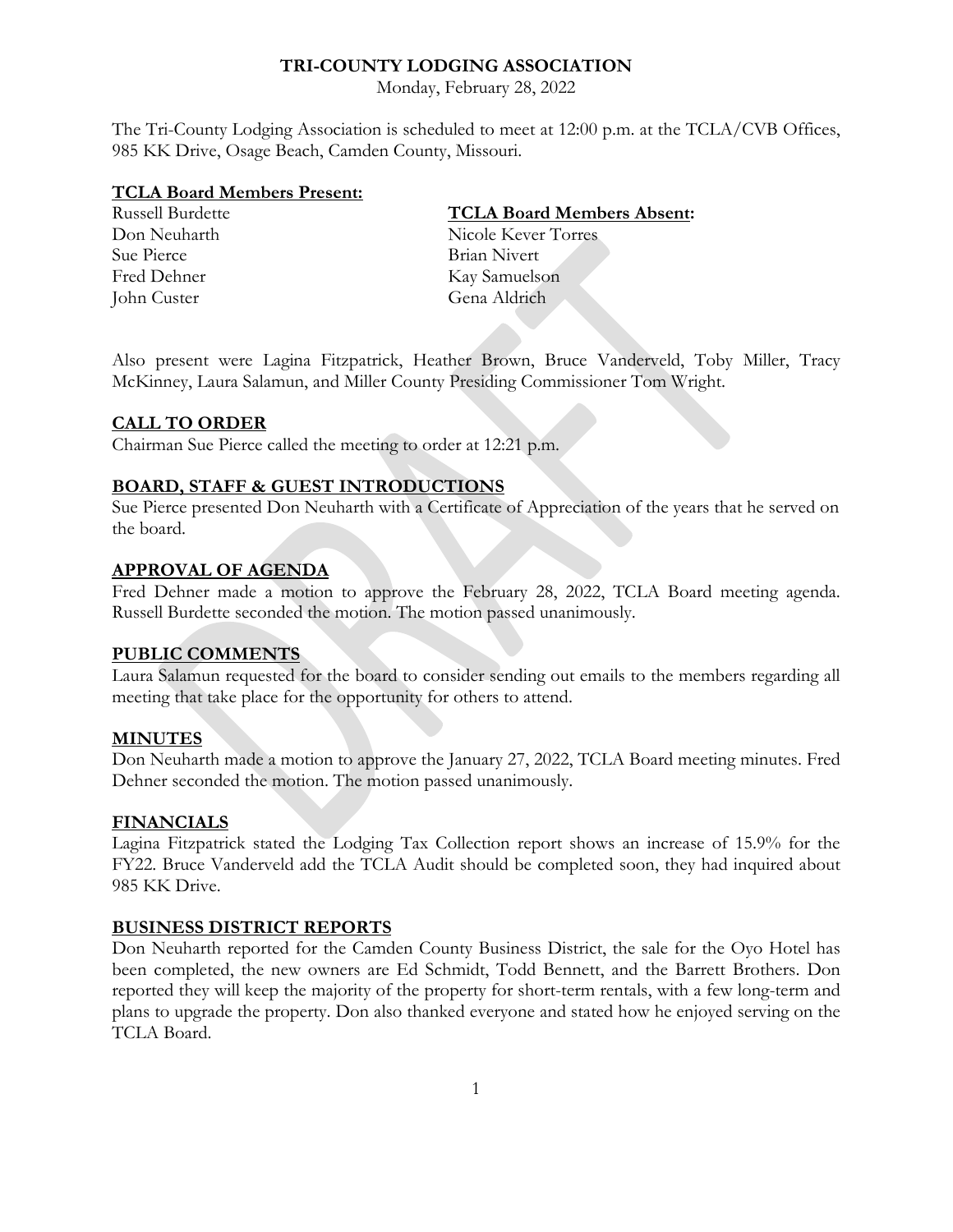Russell Burdette reported for the Miller County Business District, at this time there was only one nomination for the upcoming election, however he has reached out to some properties with the hope that one property will do a write-in vote so there will be a quorum for meetings.

John Custer reported for the Morgan County Business District, since he was voted in, there has only been an opportunity for one meeting, however several items were able to be taken care of.

# **LEGISLATIVE REPORT**

Brian Nivert, Legislative Chair; Miller County Presiding Commissioner Tom Wright said that Miller County is doing well, working on how to use the ARPA funds, there are guidelines that need to be followed to use the funds. The ARPA funds will need to be earmarked by 2024 and spent by 2026, however nothing definite.

# **COMMITTEE ASSIGNMENTS AND REPORTS**

**Group Sales** –Nicole Kever Torres/Kay Samuelson, Group Sales Co-Chairs; Lagina Fitzpatrick stated the report is in the packet and that she has a phone interview for the TCLA group sales position this week.

**Event Committee** - Russell Burdette, Event Committee Chair; nothing at this time.

**Fishing Tournament Committee –** Bill Morgan, Fishing Tournament Committee Chair; Lagina Fitzpatrick reported the FLW Toyota Series is at the Lake currently and that she is still working on the Major League Fishing Tackle Warehouse Pro Circuit 2023, the amount funded was \$26,250 where the request was for \$32,500.

**Budget Committee** – Fred Dehner, Budget Committee Chair; nothing at this time.

**Employee Performance Review** – Don Neuharth, Employee Performance Review Chair; nothing at this time.

**Website** – Heather Brown stated the information was in the packet, everything is pacing well through January and the online Vacation Guides are up, CVB is taking part in Boat and RV shows again.

**Marketing Committee Report** – Lagina Fitzpatrick stated there was the normal pause in billboards, however they will start back up in March and run through May. Viewpoint with Dennis Quaid should be filmed the beginning of June, and she will reach out to Missouri Life TV, they should be releasing the video that was shoot here soon. Lagina also stated that the series Ozark will release the last seven episodes of the final season on April 29, 2022, and she is deciding what she would like to go to promote the event.

# **EXCUTIVE DIRECTOR/PUBLIC RELATIONS**

Lagina Fitzpatrick reported herself and Heather Brown attended Capital Days in Jefferson City on February 9, 2022. Another attempt for the Worlds Largest Boat Parade will take place June 11, 2022, on the Glaize Arm due it being a no wake area. Lagina also reminded the attendees that the Missouri Department of Tourism Road Show will be March 25, 2022, at Old Kinderhook, registration is until March 18, 2022. Lagina reported that Morgan County Business District approved funding Granicus,